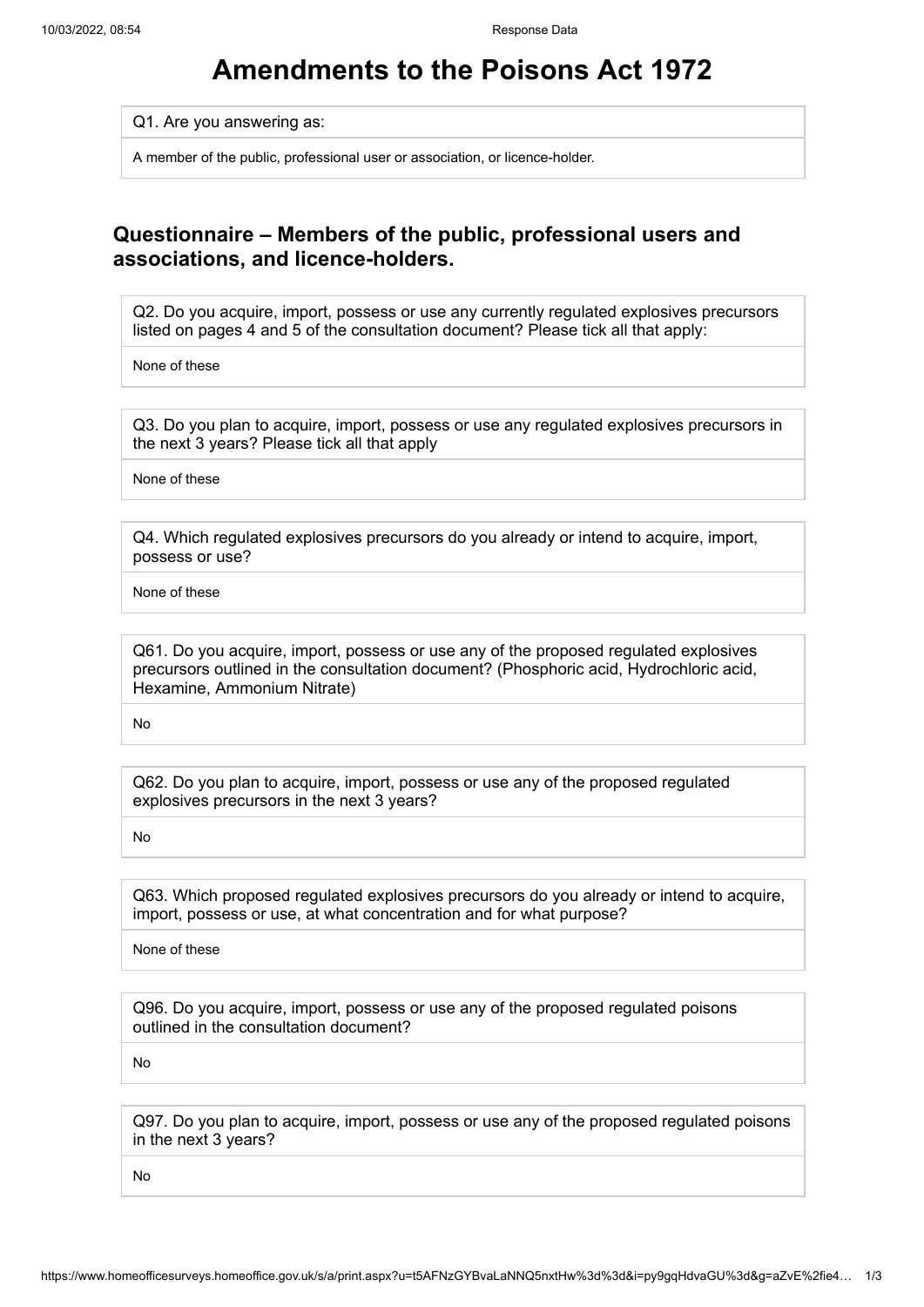Q98. Which proposed regulated poisons do you already or intend to acquire, import, possess or use?

None of these

Q147. Would adding 2, 4 Dinitrophenol and derivatives including sodium dinitrophenolate to the Poisons Act as a regulated Poison have an impact on you?

Positive Impact

## **Please provide details:**

We welcome the fact that DNP could be added to the poisons list and we have been calling for this since 2019. But this does not go far enough, and we believe that DNP should be completely banned and not supplied under any circumstances. There is no legitimate human or animal use for DNP and over the last 15 years 32 people have died from taking DNP, as well as several cases of serious harm caused. Between 2007 and 2020, the UK National Poisons Information Service recorded 138 cases of poisoning due to DNP. DNP has a high mortality rate ; of those who presented at hospital between 2007 and 2019 with a history of having taken DNP, 18% died.

We would urge the Government to immediately ban DNP to reduce the risk of harm, to commit to prosecuting those seeking to profit from it, and to encourage other countries to do the same. Australia has already classified DNP as a substance of such a danger to health as to warrant prohibition of sale, supply and use and Russia has classified DNP as an illegal poisonous substance. We are concerned that DNP is still in circulation and often targeted to image conscious young people who may want to try quick fixes to improve the body image, particularly in the aftermath of lockdown.

However, should a complete ban not be possible, then legislation should be drafted and implemented that prohibits the compounding of DNP. This means that as there is no reason to compound DNP other than for illegal supply DNP will not be able to be compounded into sachets / capsules etc for human, animal or agricultural use. This would be an effective strategy to protect young people.

This would enable several layers of control to be enacted to prevent harm to people, should a complete ban not be possible:

- Ban on compounding of DNP for human, animal or agricultural use
- DNP added to the Poisons List to control its supply

Q148. To what extent do you agree or disagree that the benefits of the options described on page 3 in terms of regulation and security outweigh the limitations it places on you as a member of the public?

|                 |   | Strongly agree Agree Neither agree nor disagree Disagree Strongly disagree |  |
|-----------------|---|----------------------------------------------------------------------------|--|
| <b>Option 1</b> |   | х                                                                          |  |
| <b>Option 2</b> | х |                                                                            |  |
| Option 3        |   |                                                                            |  |

Q149. Please provide any other detail you would like us to consider that has not been covered by the questions above.

Option 3 is the option we would like to see implemented. This will ensure that access to these substances is better controlled. Pharmacists are regulated professionals and are able to deal with legitimate requests for these substances

## **About you**